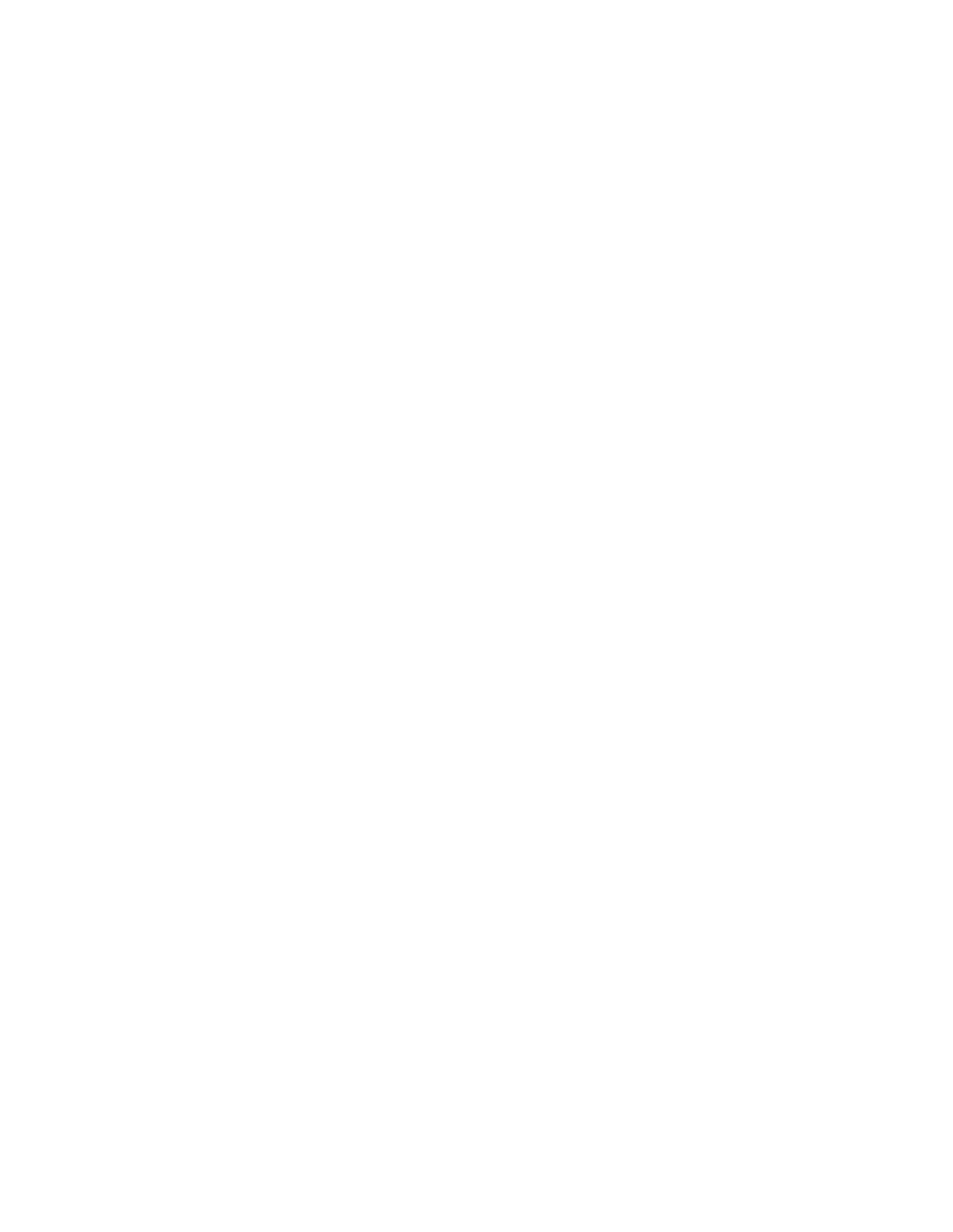## Mrs. Gentry's HR Schedule

| 8:00 am-9:40 am            | 8:05-Attendance on Zoom                                                        |
|----------------------------|--------------------------------------------------------------------------------|
|                            | 8:05-8:25- Morning Routine/ ILT                                                |
| Math with                  | 8:25-9:00- Math Whole Group                                                    |
| Homeroom on                | 9:00-9:40 – Math Small Groups/Writing                                          |
| <b>ZOOM</b>                |                                                                                |
|                            |                                                                                |
|                            |                                                                                |
| $9:40 - 10:10$             |                                                                                |
| Science with               | 9:40- Students Sign in to Zoom Science                                         |
|                            | 9:45-10:00 - Science Whole Group<br>10:00-10:10- Exit Ticket/ Breakout Session |
| Homeroom on<br><b>ZOOM</b> |                                                                                |
| $10:15 - 11:15$            | 10:15-10:45 - Students Sign in to Zoom Reading                                 |
|                            | Direction Instruction on Zoom Reading (Mrs. Chartier) Reading Whole            |
| Reading with Mrs.          | Group                                                                          |
| Chartier on ZOOM           | 10:45-11:15- Small Group/ Breakout Sessions                                    |
|                            |                                                                                |
|                            | 11:15-11:30- Brain Break                                                       |
|                            |                                                                                |
|                            |                                                                                |
| $11:30 - 12:15$            | 11:30-11:35- Students Sign in to Zoom Social Studies                           |
|                            | 11:35-12:15 Social Studies Whole Group/Independent Instruction via Canvas      |
| Social Studies with        | 12:35-12:50 Exit Ticket/ Breakout Session                                      |
| Ms. Chartier               |                                                                                |
| $12:15 - 12:45$            | Lunch                                                                          |
|                            |                                                                                |
|                            |                                                                                |
| 12:45-1:05                 | <b>Independent Writing/Independent Assignment on Canvas</b>                    |
|                            |                                                                                |
| 1:05                       |                                                                                |
|                            | 1:05- Students Sign in to Zoom Connections                                     |
| $1:10 - 1:55$              | 1:10- Direct Instruction on Zoom for Connections                               |
|                            |                                                                                |
| Connections                |                                                                                |
| Time                       |                                                                                |
|                            |                                                                                |
|                            |                                                                                |
| 2:00-2:30                  | 2:00-2:30- IXL/Lexia/Achieve 3000                                              |
|                            |                                                                                |
|                            | Student Assignments will be completed in Canvas for grades.                    |
|                            |                                                                                |